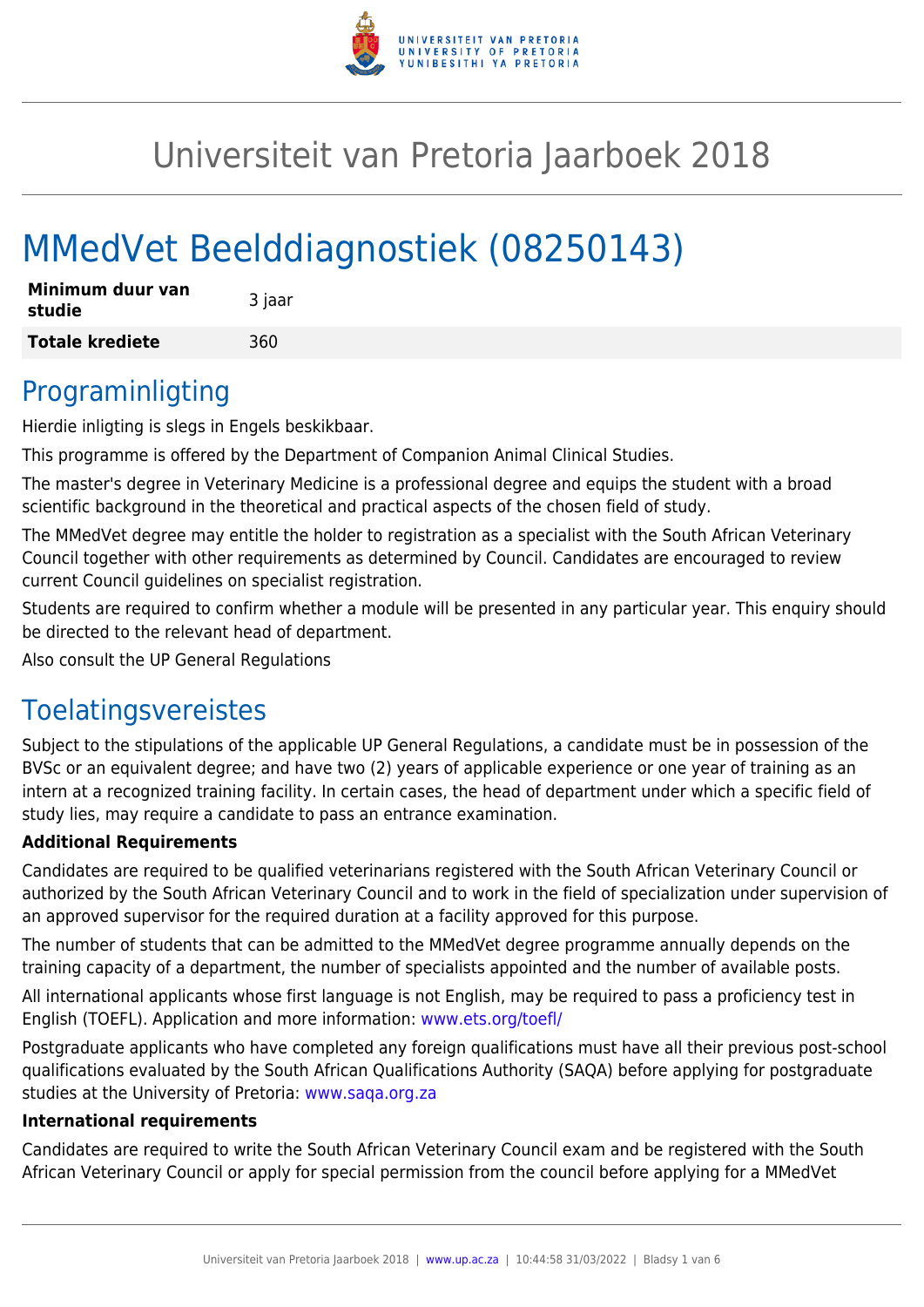

#### degree. For application email: [exams@savc.org](mailto:exams@savc.org)

International students have to ensure they are aware of all aspects pertaining to them to study at the University of Pretoria which can be found at [www.up.ac.za/isd](http://www.up.ac.za/isd) .

### Addisionele vereistes

Candidates are required to be qualified veterinarians registered with the South African Veterinary Council or authorized by the South African Veterinary Council and to work in the field of specialization under supervision of an approved supervisor for the required duration at a facility approved for this purpose.

The number of students that can be admitted to the MMedVet degree programme annually depends on the training capacity of a department, the number of specialists appointed and the number of available posts.

### Ander programspesifieke inligting

Specific prerequisites for the programme: BVScHons with the following modules:

ANG 774 Anatomy and three of the following depending on specie bias:

- DIM 781 Radiology: Dogs and cats
- DIM 782 Non-radiological diagnostic imaging of dogs and cats
- DIM 783 Radiology: Horses
- DIM 784 Non-radiological diagnostic imaging of horses
- GEN 703 Equine medicine
- GEN 707 Small animal medicine

### Eksamens en slaagvereistes

Also consult the applicable General Regulations.

#### **Conferment of the degree**

The MMedVet is conferred by virtue of completion of a minimum of 90 weeks of clinical training, examination in specialist module, and a mini-dissertation

#### **Examinations**

The examination(s) in the specialist field of study may only be taken on completion of the minimum clinical training.

The nature and duration of the specialist module's examination(s), which will test fully the theoretical knowledge as well as the practical skills of the student, is determined by the head of department in which the chosen field of study is offered.

A minimum examination mark of 50% is required in each of the theoretical and practical and oral sections of the specialist module.

Students who intend applying for membership of a specialist college abroad later on, should bear in mind that many of these colleges require a minimum examination mark and a final mark of at least 60% for admission.

### **Navorsing**

#### **Mini-dissertation**

(Also consult the General Regulations)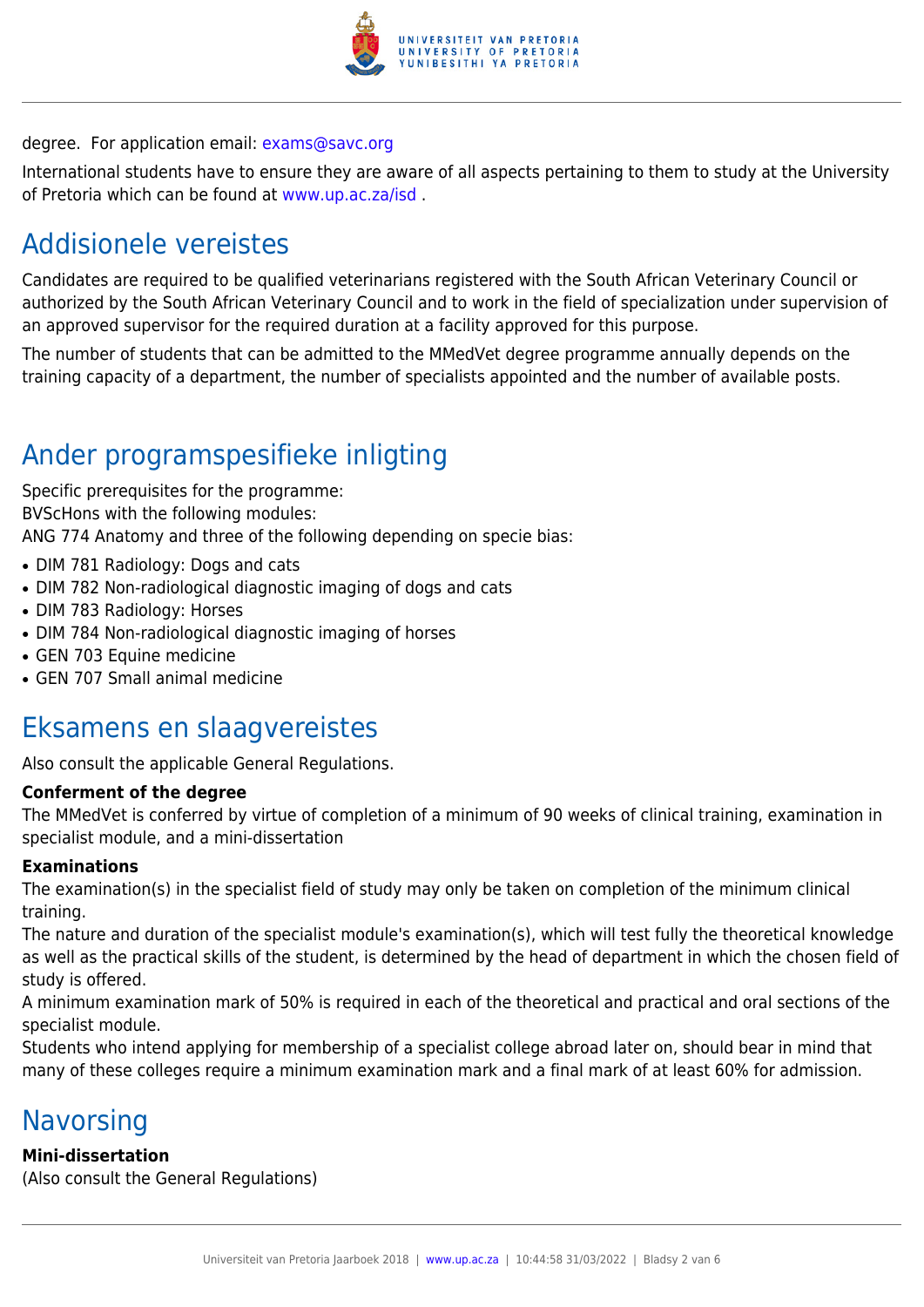

A student must submit a mini-dissertation, which deals with the particular field of specialization. A mini-dissertation is based on a research project or related research projects (which need not be original), planned and written down by the student within the theme of the chosen specialization. (Assistance with statistical processing, applied specialised procedures, etc. is allowed, but must be acknowledged.) The student may use appropriate research done previously, to add to the writing of the mini-dissertation. Earlier, related publications by the student may be bound with the mini-dissertation, but may not substitute the complete text of the mini-dissertation. Publications that are submitted, must be rounded off by means of an extensive introduction, materials, and information concerning methods and a discussion of the results. The minidissertation will be evaluated by an external examiner, who may not necessarily attend the final examination. The average of the separate marks awarded by all the examiners, constitutes the final mark for the minidissertation. The minimum pass mark is 50%. A student who has failed may be permitted by the Dean, on the recommendation of the head of department concerned, to submit an amended mini-dissertation for final adjudication.

# Slaag met lof

In order to obtain the degree with distinction, a minimum final mark of 75% is required for the field of specialization and the mini-dissertation.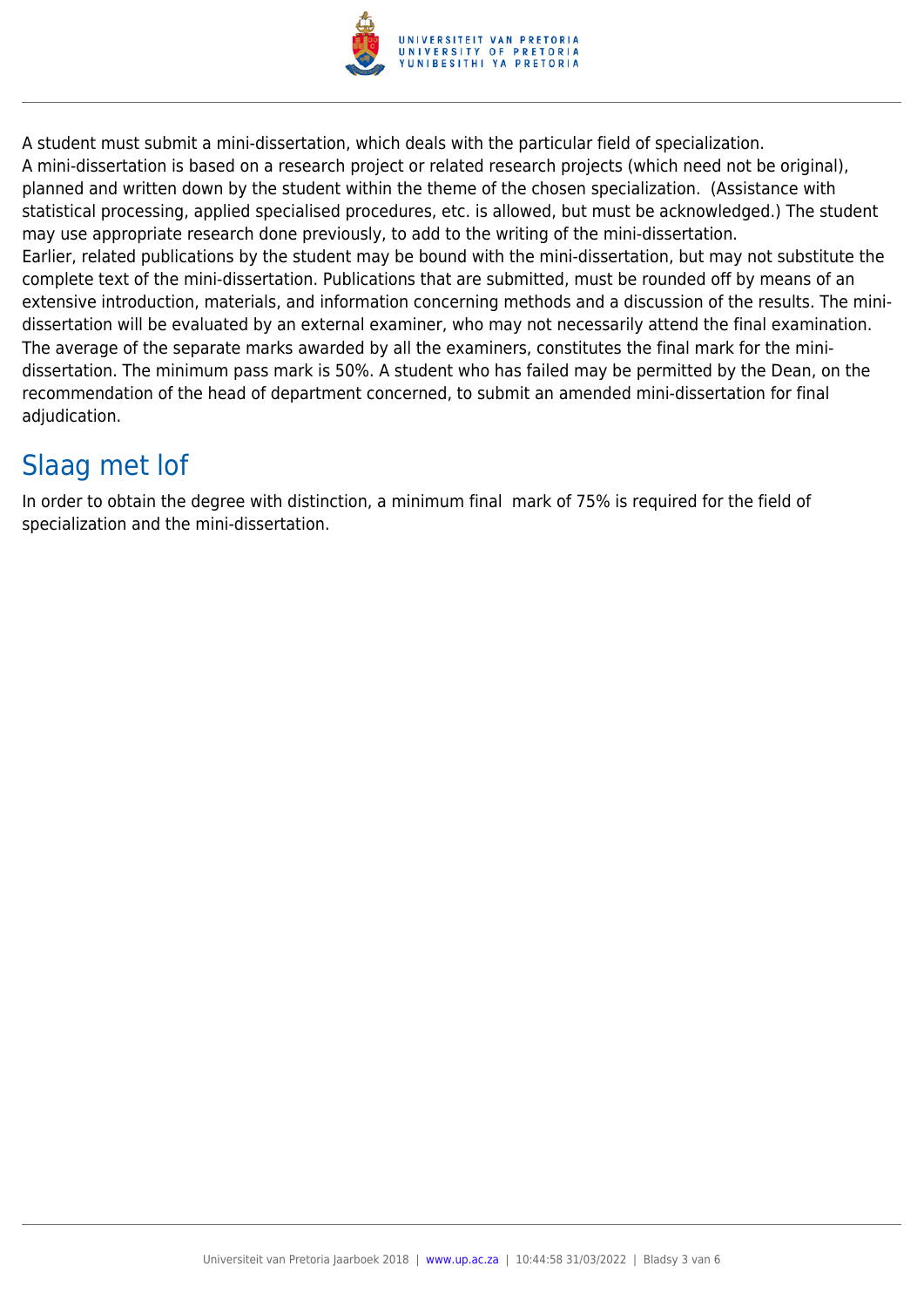

# Kurrikulum: Jaar 1

**Minimum krediete: 1**

### **Fundamentele modules**

[Research methodology 813](https://www.up.ac.za/parents/yearbooks/2018/modules/view/VRM 813/lg/af) (VRM 813) - Krediete: 0.00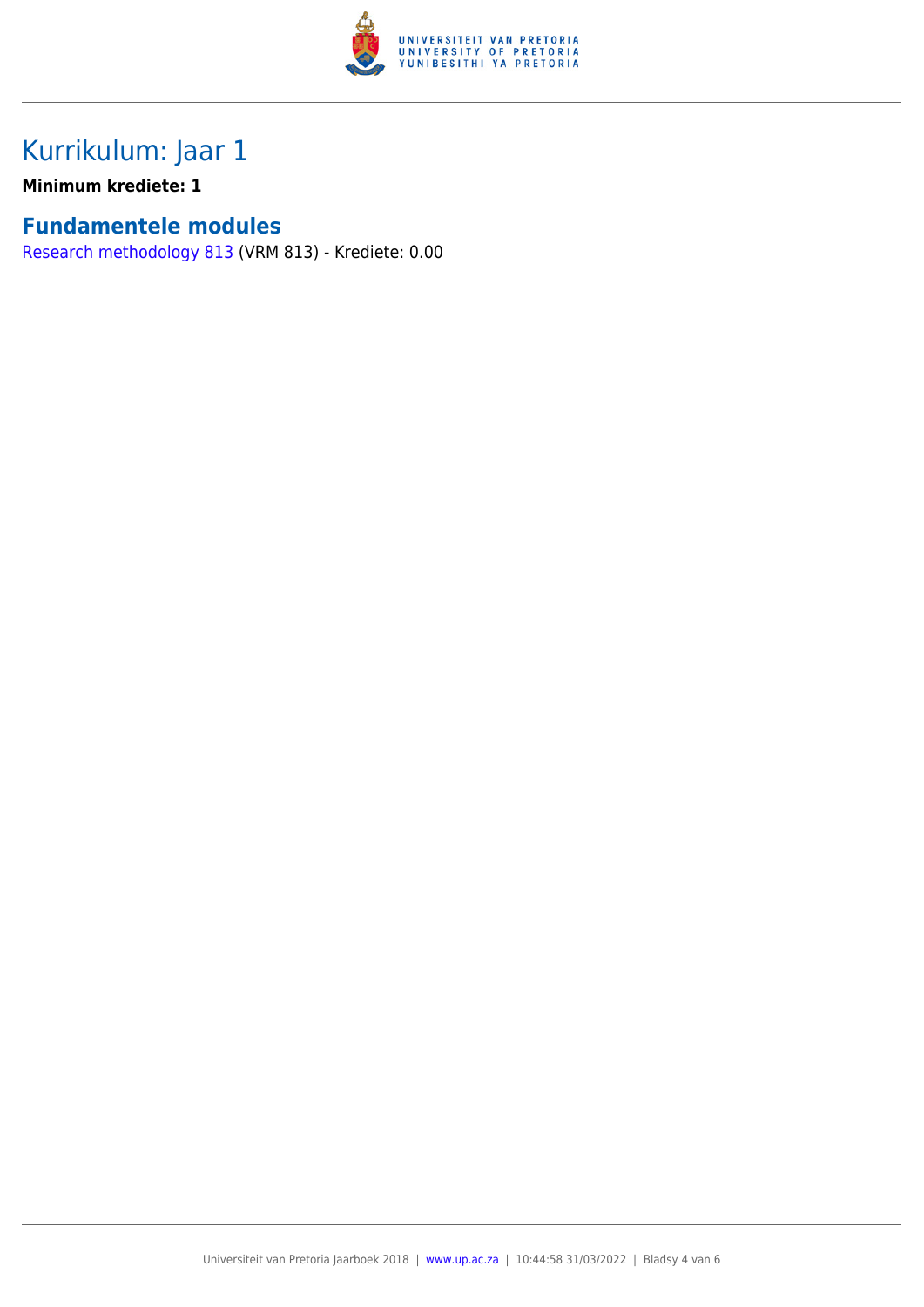

# Kurrikulum: Jaar 2

**Minimum krediete: 270**

### **Kernmodules**

[Beelddiagnostiek 870](https://www.up.ac.za/parents/yearbooks/2018/modules/view/DIM 870/lg/af) (DIM 870) - Krediete: 270.00